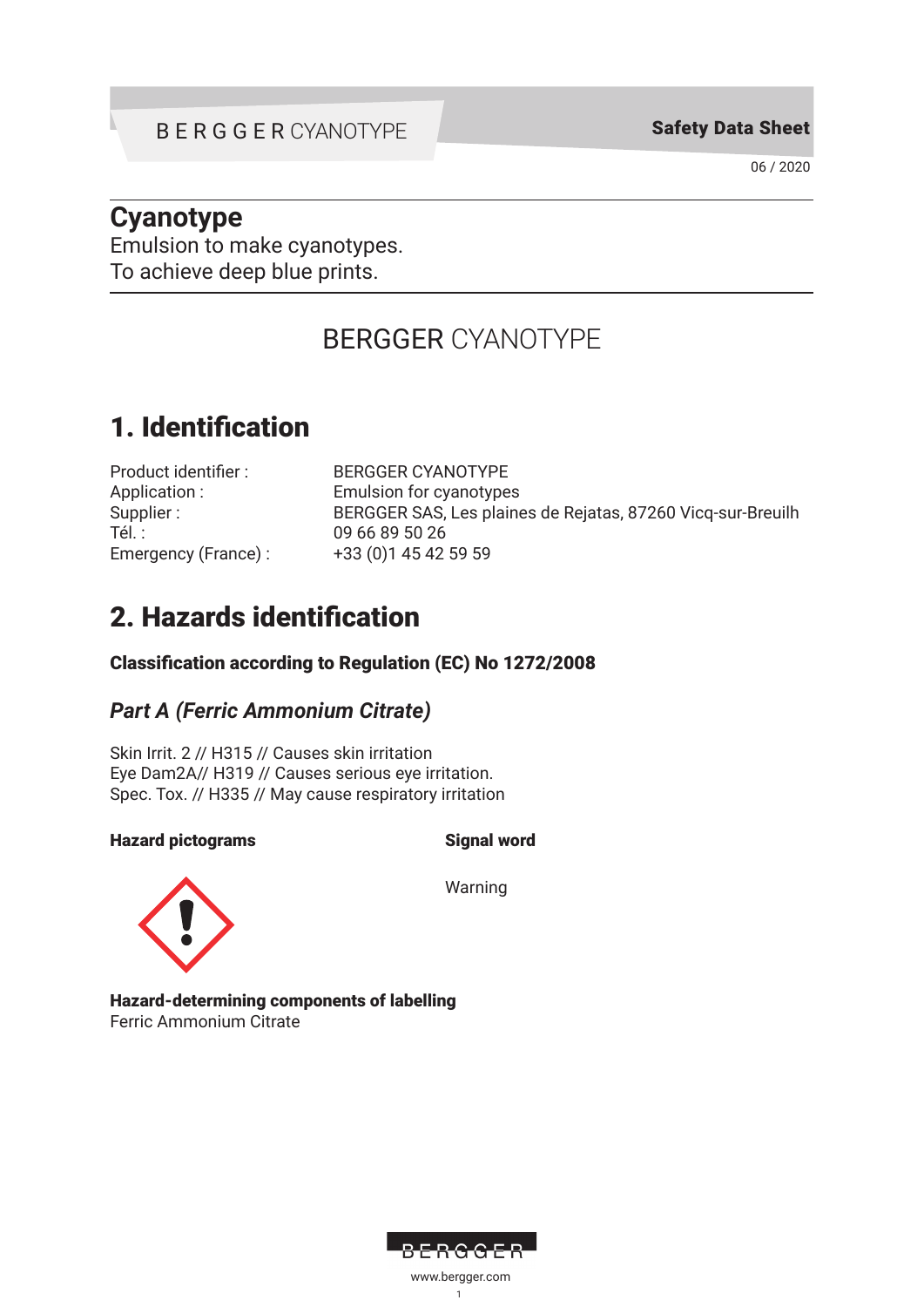06 / 2020

#### Hazard statements

H315 - Causes skin irritation

H319 - Causes serious eye irritation.

H335 - May cause respiratory irritation

#### Precautionary statements

P102 Keep out of reach of children. P201 Obtain special instructions before use. P202 Do not handle until all safety precautions have been read and understood. P210 Keep away from heat/sparks/open flames/hot surfaces. - No smoking. P233 Keep container tightly closed. P264 Wash … thoroughly after handling. P270 Do no eat, drink or smoke when using this product. P280 Wear protective gloves/protective clothing/eye protection/face protection. P302 + 352 If on skin: Wash with plenty of water… P333 + 313 If skin irritation or a rash occurs: Get medical advice/attention. P362 + 364 Take off contaminated clothing and wash it before reuse.

### *Part B (Potassium Ferricyanide)*

Aqua Tox. 3 // H412 // Harmful to aquatic life with long-lasting effects

Hazard pictograms Signal word



Warning

Hazard-determining components of labelling Ferricyanure Potassium

#### Hazard statements

H412 // Harmful to aquatic life with long-lasting effects

#### Precautionary statements

P273 Avoid release to the environment.



2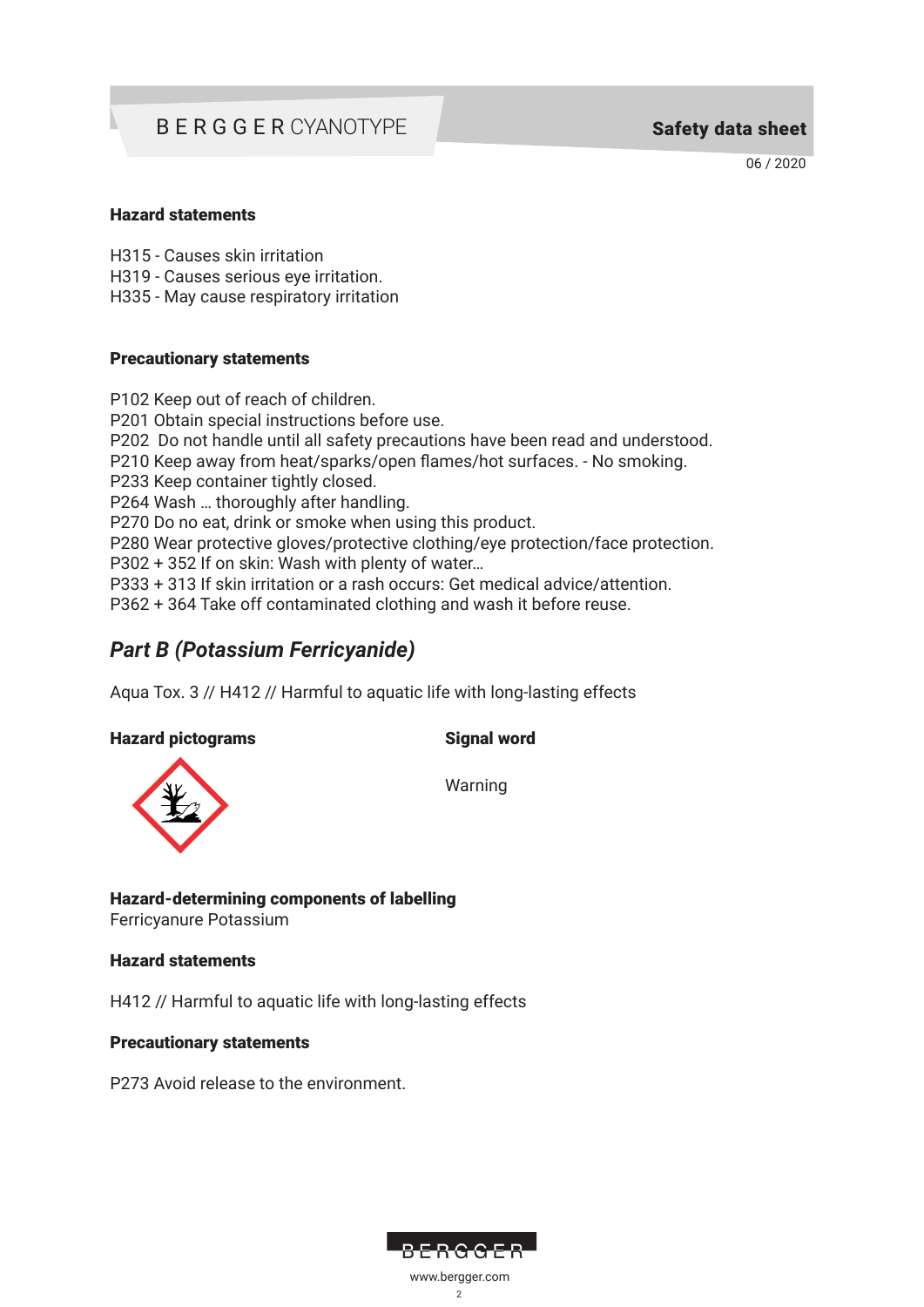06 / 2020

# 3. Composition/information on ingredients

### *Mixtures*

Mixture of the substances listed below with harmless additions.

| Dangerous components part A |                                                                    |         |
|-----------------------------|--------------------------------------------------------------------|---------|
| CAS: 1185-57-5              | <b>Ferric Ammonium Citrate</b><br>Skin Irrit. 2; Eye Irrit 2, H319 | ca. 25% |

| Dangerous components part B |                                                                   |         |
|-----------------------------|-------------------------------------------------------------------|---------|
| CAS: 237-722-2              | <b>Potassium Ferricyanide</b><br>Skin Irrit. 2; Eye Irrit 2, H412 | ca. 16% |

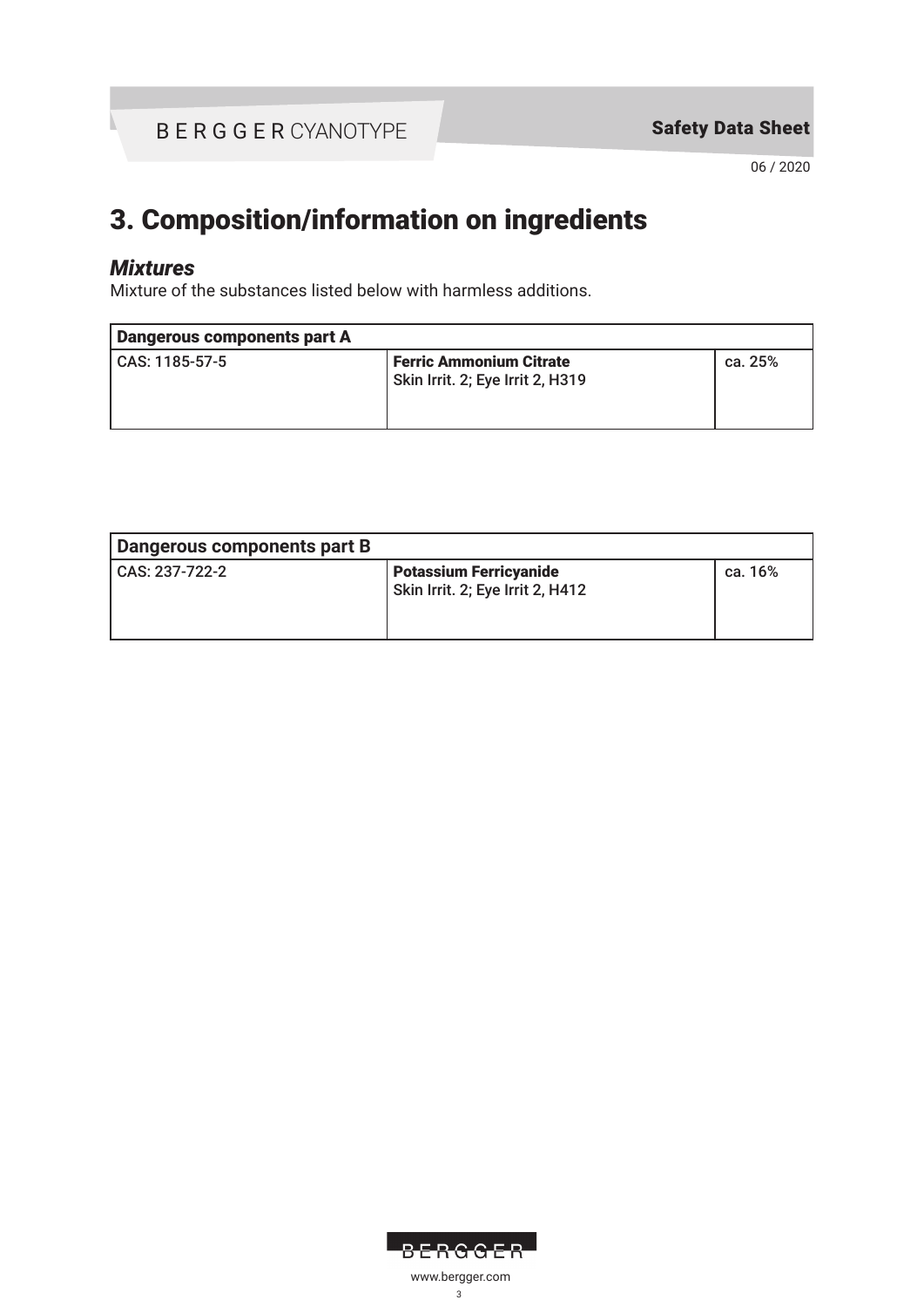# 4. First aid mesures *(Parts A&B)*

#### General information

Instantly remove any clothing soiled by the product.

Symptoms of poisoning may even occur after several hours; therefore medical observation for at least 24 hours after the accident.

After inhalation Unlikely route of exposure as the product does not contain volatile substances. Move the exposed person to fresh air at once. Provide rest, warmth and fresh air. Get medical attention if any discomfort continues.

After skin contact Remove affected person from source of contamination. Remove contaminated clothing. Wash skin thoroughly with soap and water. Contact physician if irritation continues.

After eye contact Remove victim immediately from source of exposure. Make sure to remove any contact lenses from the eyes before rinsing. Promptly wash eyes with plenty of water while lifting the eye lids. Continue to rinse for at least 15 minutes. Contact physician if irritation persists.

After swallowing NEVER MAKE AN UNCONSCIOUS PERSON VOMIT OR DRINK FLUIDS! Remove victim immediately from source of exposure. Rinse mouth thoroughly. Drink a few glasses of water or milk. Provide rest, warmth and fresh air. Do not induce vomiting. If vomiting occurs, the head should be kept low so that stomach vomit doesn't enter the lungs. Get medical attention.

# 5. Firefighting measures *(Parts A&B)*

### Suitable extinguishing agents

CO2, extinguishing powder or water jet. Fight larger fires with water jet or alcohol-resistant foam.

*For safety reasons unsuitable extinguishing agents Water with a full water jet.*

#### Special hazards arising from the substance or mixture Can be released in case of fire No data available

### Advice for firefighters

Protective equipement Do not inhale explosion gases or combustion gases. Wear self-contained breathing apparatus.



4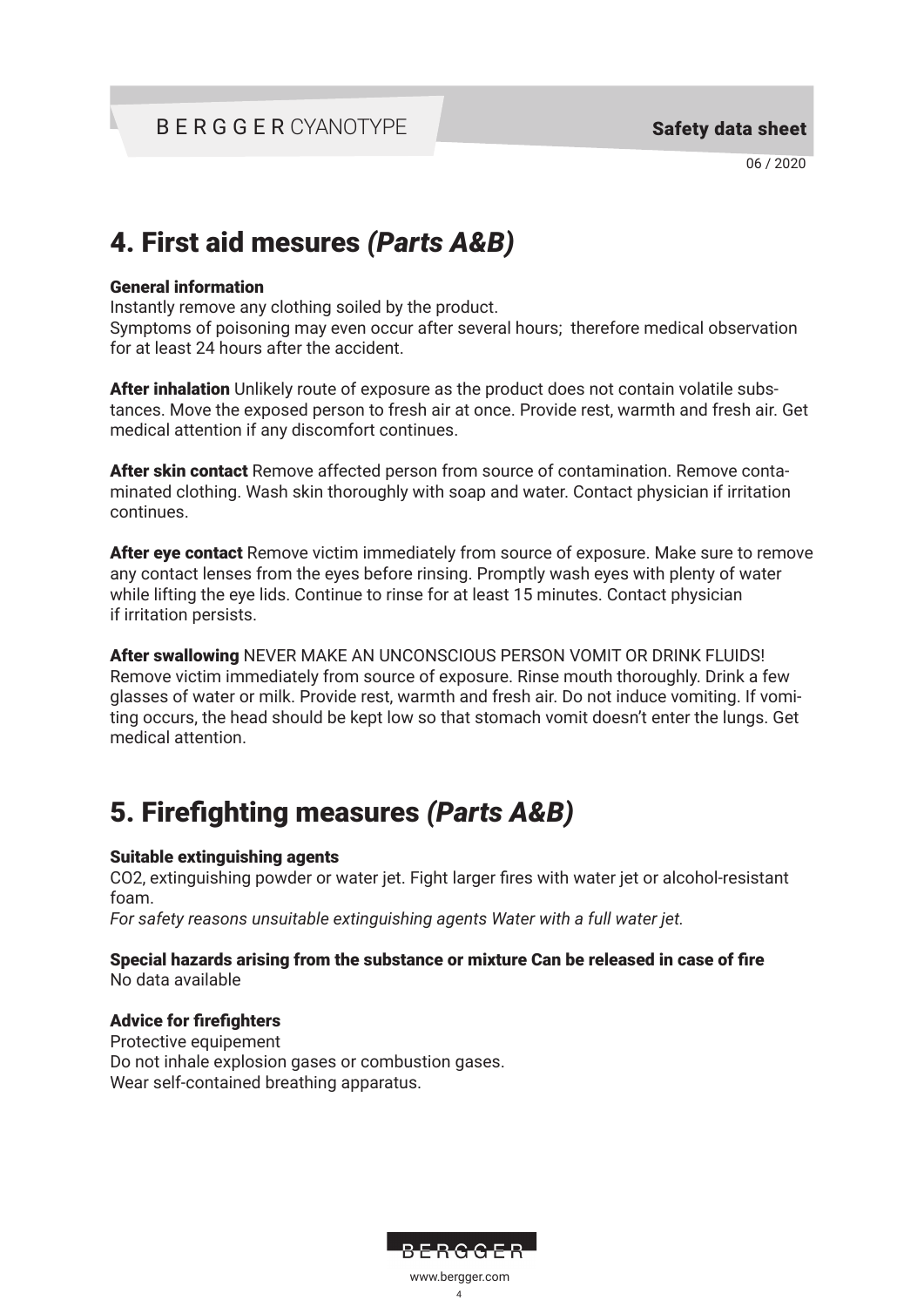06 / 2020

# 6. Accidental release measures *(Parts A&B)*

#### Personal precautions, protective equipment and emergency procedures

Wear protective clothing. Avoid causing dust.

#### Environmental precautions:

Inform respective authorities in case product reaches water or sewage system. Do not allow to enter drainage system, surface or ground water.

#### Methods and material for containment and cleaning up:

Dispose of contaminated material as waste according to item 13.

#### Reference to other sections

See Section 8 for information on personal protection equipment.

# 7. Handling and storage *(Parts A&B)*

#### Precautions for safe handling

Open and handle container with care.

#### Information about protection against explosions and fires: No special measures required.

#### Conditions for safe storage, including any incompatibilities

*Requirements to be met by storerooms and containers:* No special requirements.

*Information about storage in one common storage facility:* Keep away from foodstuffs, beverages and food.

*Further information about storage conditions:* Store in closed original container in a dry place. Store under well-ventilated conditions at a temperature below 25°C.

Storage class Chemical storage

Specific end use(s) No further relevant information available.

# 8. Exposure controls/personal protection *(Parts A&B)*

#### Exposure controls

*General protective and hygienic measures*

The usual precautionary measures should be adhered to general rules for handling chemicals.

Keep away from foodstuffs, beverages and food. Take off immediately all contaminated clothing.

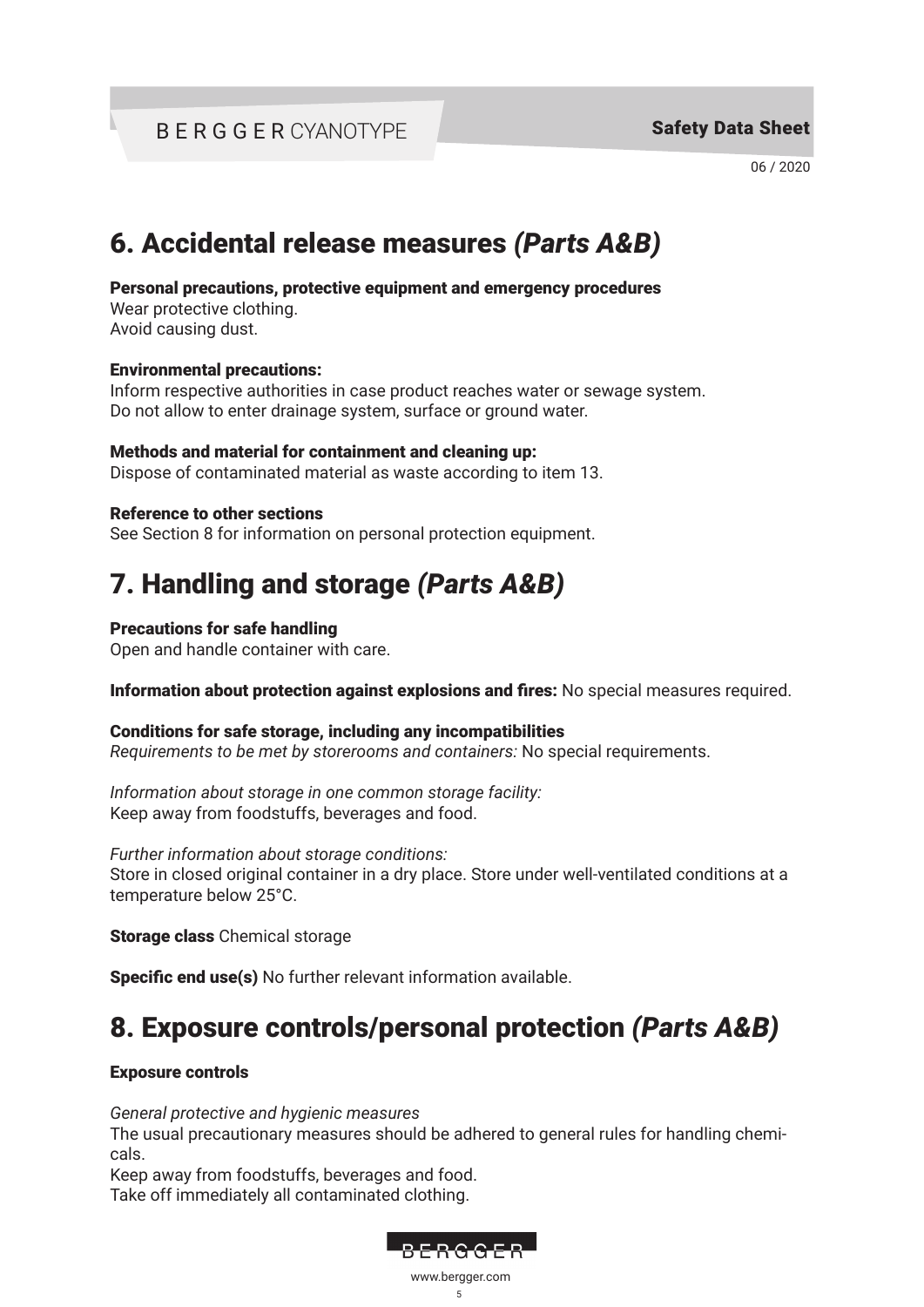06 / 2020

Wash hands during breaks and at the end of the work. Avoid contact with the eyes and skin. Do not eat, drink or smoke while working.

#### Personal protective equipment

*Breathing equipment:* Not required.

#### *Protection of hands:*

Protective gloves. The protective gloves to be used must comply with the specifications of the EC directive 89/686/EEC and the resultant standard EN 374.

This recommendation applies only to the product stated in the Safety Data Sheet and supplied by us as well as to the purpose specified by us.

Only use chemical-protective gloves with CE-labelling of category III.

Selection of the glove material on consideration of the penetration times, rates of diffusion and the degradation

#### *Penetration time of glove material*

The determined penetration times according to EN 374 part III are not performed under practical conditions. Therefore a maximum wearing time, which corresponds to 50% of the penetration time, is recommended.

*For the permanent contact of a maximum of 15 minutes gloves made of the following materials are suitable:* Synthetic gloves

*Value for permeation: Level:*  $= 3 (60 min)$ 

*Not suitable are gloves made of the following materials:*  Natural rubber, NR

*Eye protection:* Tightly sealed safety glasses or face shield.

*Body protection:* Protective work clothing.

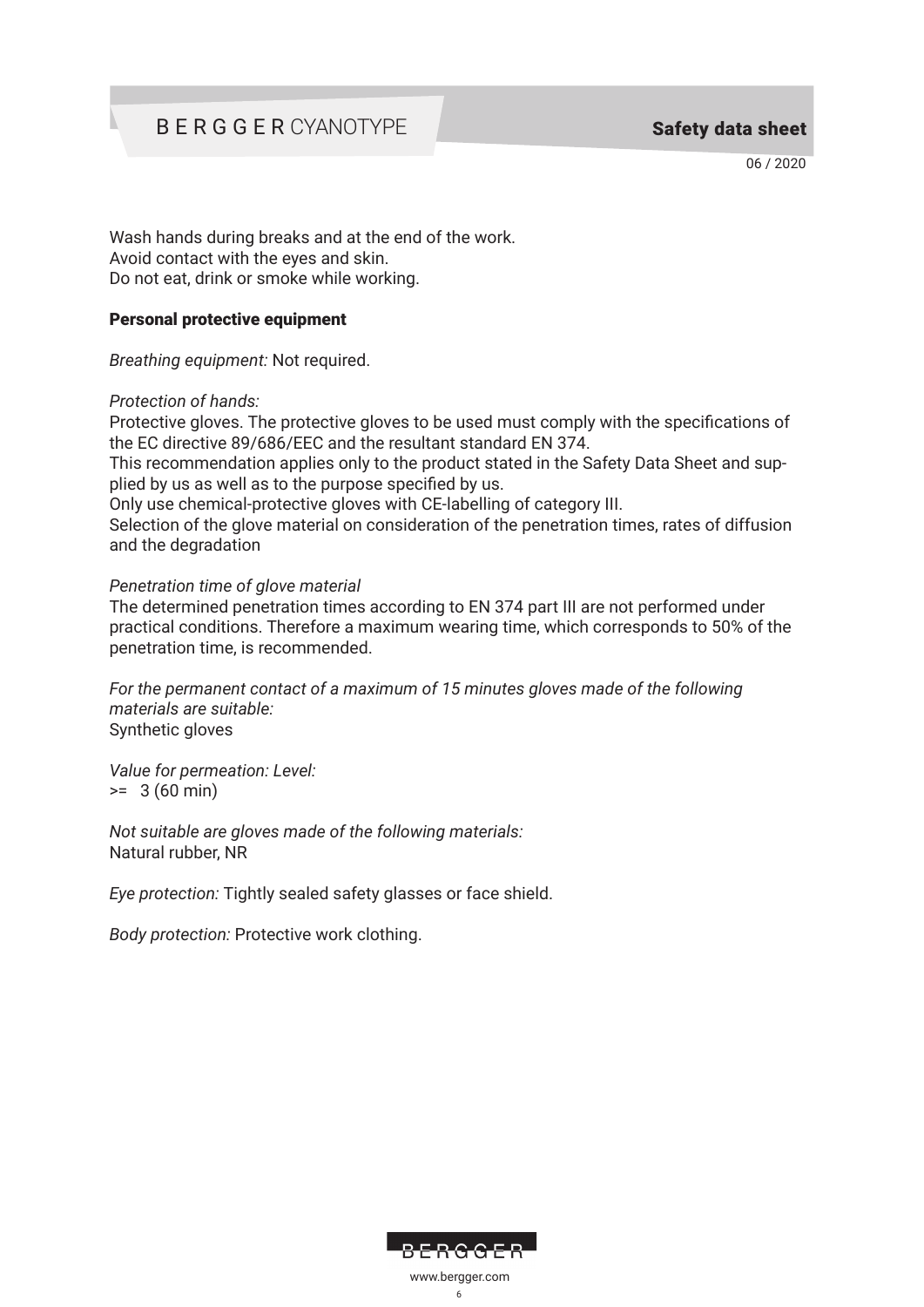06 / 2020

# 9. Physical and chemical properties

## *Part A (Ferric Ammonium Citrate)*

| Information on basic physical and chemical properties |                                                 |  |
|-------------------------------------------------------|-------------------------------------------------|--|
| Appearance                                            |                                                 |  |
| Form                                                  | Liquid                                          |  |
| Colour                                                | <b>Brownish yellow</b>                          |  |
| Odour                                                 |                                                 |  |
| pH Value at 25°C                                      | 4,6                                             |  |
| Boiling point / Boiling Range                         | not determinated                                |  |
| Ignition temperature                                  | not determinated                                |  |
| Self-inflammability                                   | not determinated                                |  |
| Danger of explosion                                   | Product is not explosive.                       |  |
| Density at 20 °C                                      | not determinated                                |  |
| Solubility in / Miscibility with                      |                                                 |  |
| Water                                                 | miscible                                        |  |
| Other information                                     | No further relevant infor-<br>mation available. |  |

### *Part B (Potassium Ferricyanide)*

| Information on basic physical and chemical properties |                                                 |  |
|-------------------------------------------------------|-------------------------------------------------|--|
| Appearance                                            |                                                 |  |
| Form                                                  | Liquid                                          |  |
| Colour                                                | Yellow                                          |  |
| Odour                                                 |                                                 |  |
| pH Value at 25°C                                      | 7,9                                             |  |
| Boiling point / Boiling Range                         | not determinated                                |  |
| Ignition temperature                                  | not determinated                                |  |
| Self-inflammability                                   | not flammable                                   |  |
| Danger of explosion                                   | Product is not explosive.                       |  |
| Density at 20 °C                                      | not determinated                                |  |
| Solubility in / Miscibility with                      |                                                 |  |
| Water                                                 | miscible                                        |  |
| Other information                                     | No further relevant infor-<br>mation available. |  |

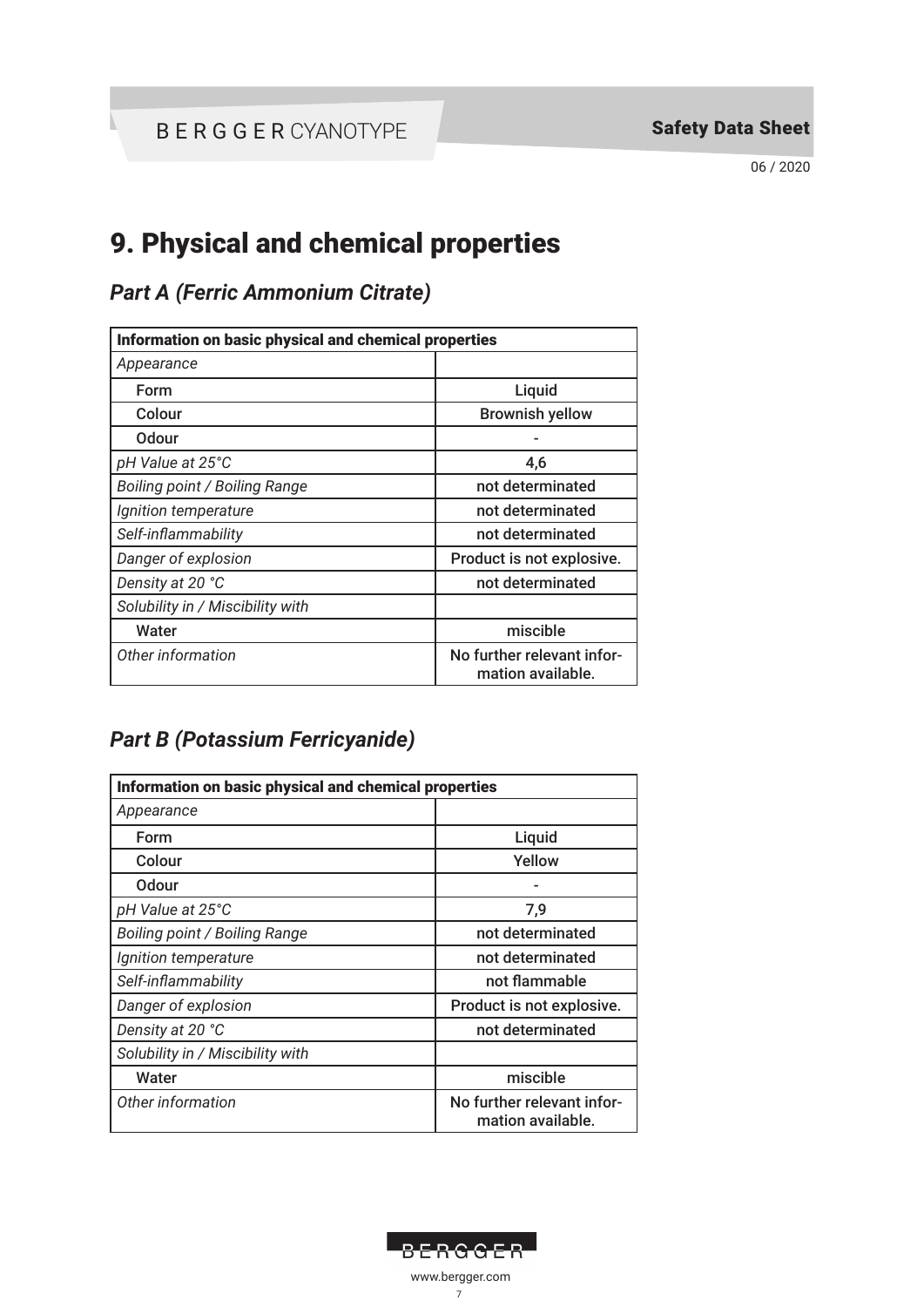06 / 2020

# 10. Stability and reactivity

*Part A (Ferric Ammonium Citrate)*

Reactivity : Not available

#### Chemical stability

Decomposes on exposure to light. Stable under recommanded storage conditions.

Possibility of hazardous reactions No hazardous reactions when handled and stored according to previsions.

Conditions to avoid : Light and heat

**Materials to avoid**: Strong oxidizing agents

Hazardous decomposition products: Carbon oxydes, nitrogen oxides, iron oxides

### *Part B (Potassium Ferricyanide)*

Reactivity : Not available

Chemical stability Decomposes on exposure to light.

Possibility of hazardous reactions Possible hazardous reactions with strongs acides, oxidizing agents, nitrites, hydrogen chloride gas

Conditions to avoid : Light and heat

Materials to avoid : Strongs acides, oxidizing agents, nitrites, hydrogen chloride gas

Hazardous decomposition products: hydrogen cyanide, nitrites gas

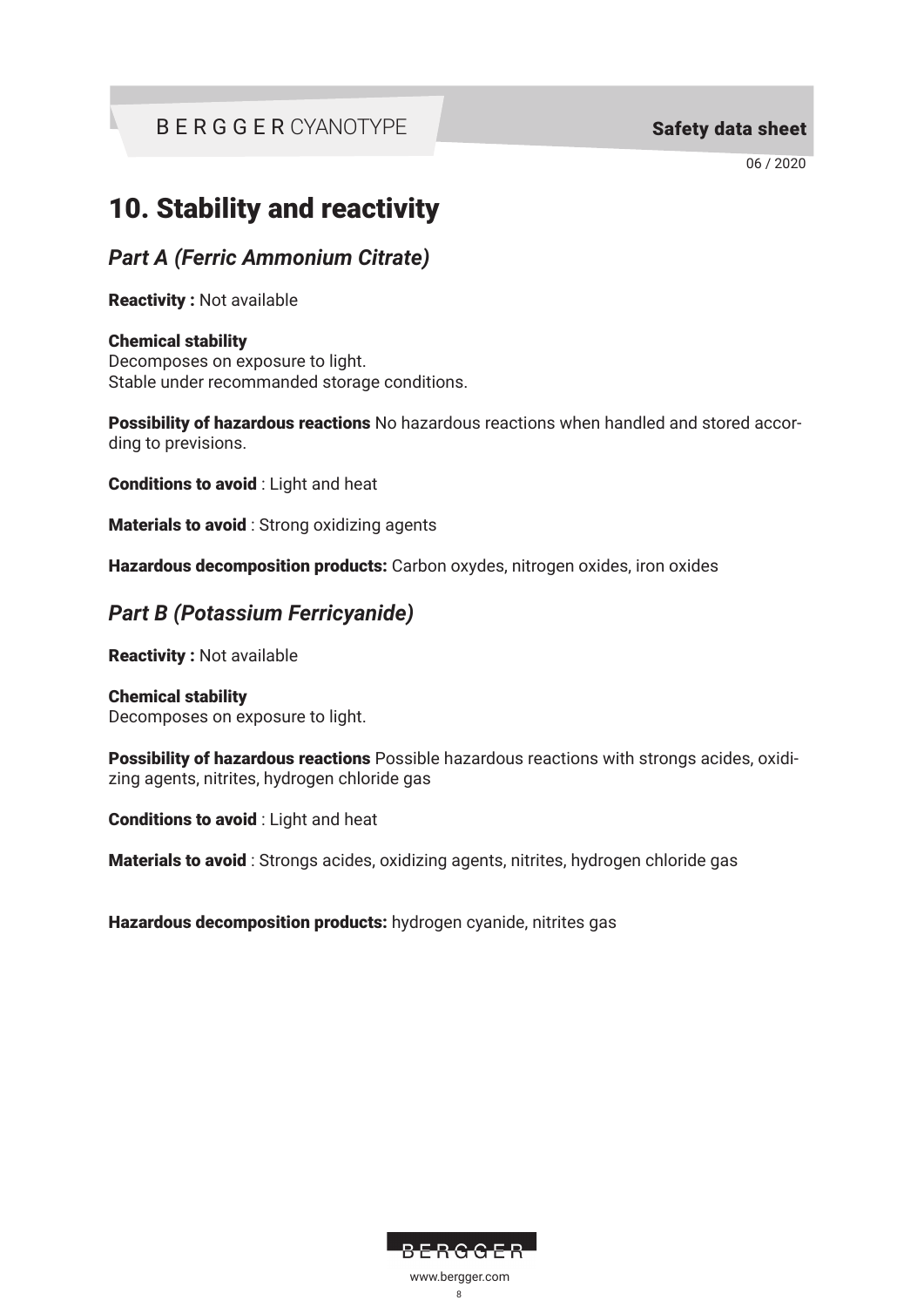06 / 2020

# 11. Toxicological information

### *Part A (Ferric Ammonium Citrate)*

#### Information on toxicological effects

This chemical formulation has not been tested for health effects. Exposure effects listed are based on existing health data for the individual components which comprise the mixture.

| <b>Acute toxicity</b><br>  LD/LC50 values that are relevant for classification: |      |                   |  |
|---------------------------------------------------------------------------------|------|-------------------|--|
| <b>Acid citric</b>                                                              |      |                   |  |
| Oral                                                                            | LD50 | 2.000 mg/kg (rat) |  |

### Additional toxicological information:

Contact may cause irritation or rash, particularly with moist skin. May cause eye irritation with redness, tearing, and abrasion. Irritation, nausea, vomiting, diarrhea, hypermotility in case of ingestion

## *Part B (Potassium Ferricyanide)*

### Information on toxicological effects

This chemical formulation has not been tested for health effects. Exposure effects listed are based on existing health data for the individual components which comprise the mixture.

| <b>Acute toxicity</b><br>LD/LC50 values that are relevant for classification: |      |                    |  |
|-------------------------------------------------------------------------------|------|--------------------|--|
| Acid citric                                                                   |      |                    |  |
| l Oral                                                                        | LD50 | >3.613 mg/kg (rat) |  |

### Additional toxicological information:

Nausea, Diarrhea, in case of ingestion Mild mucosal irritation in case of inahlation

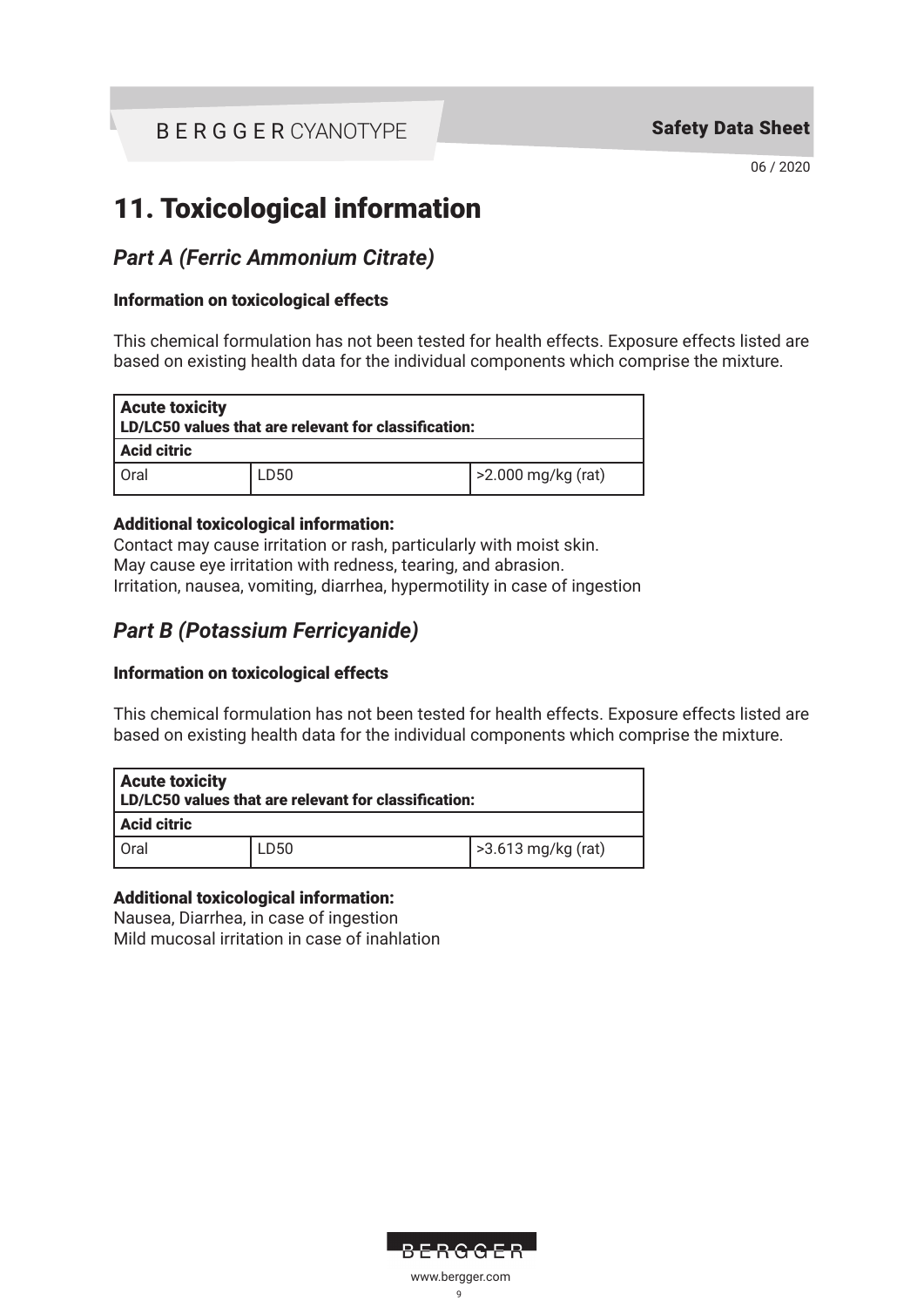06 / 2020

# 12. Ecological informations

*Part A (Ferric Ammonium Citrate)*

Toxicity : LC0 - Fundulus heteroclitus - 200 mg/l - 7 d Persistence and degradability : Not determined Bioaccumulative potential : Not determined Behaviour in environmental systems : Not determined Mobility in soil : No further relevant information available. Ecotoxical effects : No further relevant information available. Other adverse effects : No further relevant information available.

#### **Toxicity**

CL50 Poecilia reticulata (Guppie): 19 mg/l; 96 h CE50 Daphnia magna : 32 mg/l; 96 h IC10 Desmodesmus subspicatus : 0,2 mg/l; 4 jr (IUCLID) EC10 Pseudomonas fluorescens: > 1.000 mg/l; 24 h

Persistence and degradability : Not determined Bioaccumulative potential : Not determined Behaviour in environmental systems : Not determined Mobility in soil : No further relevant information available. Ecotoxical effects : No further relevant information available. Other adverse effects : No further relevant information available.

# 13. Disposal considerations

### Waste treatment methods

*Recommendation* Must not be disposed of together with household garbage. Do not allow product to reach sewage system. Must be specially treated under adherence to official regulations.

### Uncleaned packagings

*Recommendation:* Non contaminated packagings can be used for recycling. Empty contaminated packagings thoroughly. They can be recycled after thorough and proper cleaning.

*Recommended cleaning agent:* Water, if necessary with cleaning agent.

# 14. Transport information

Not applicable